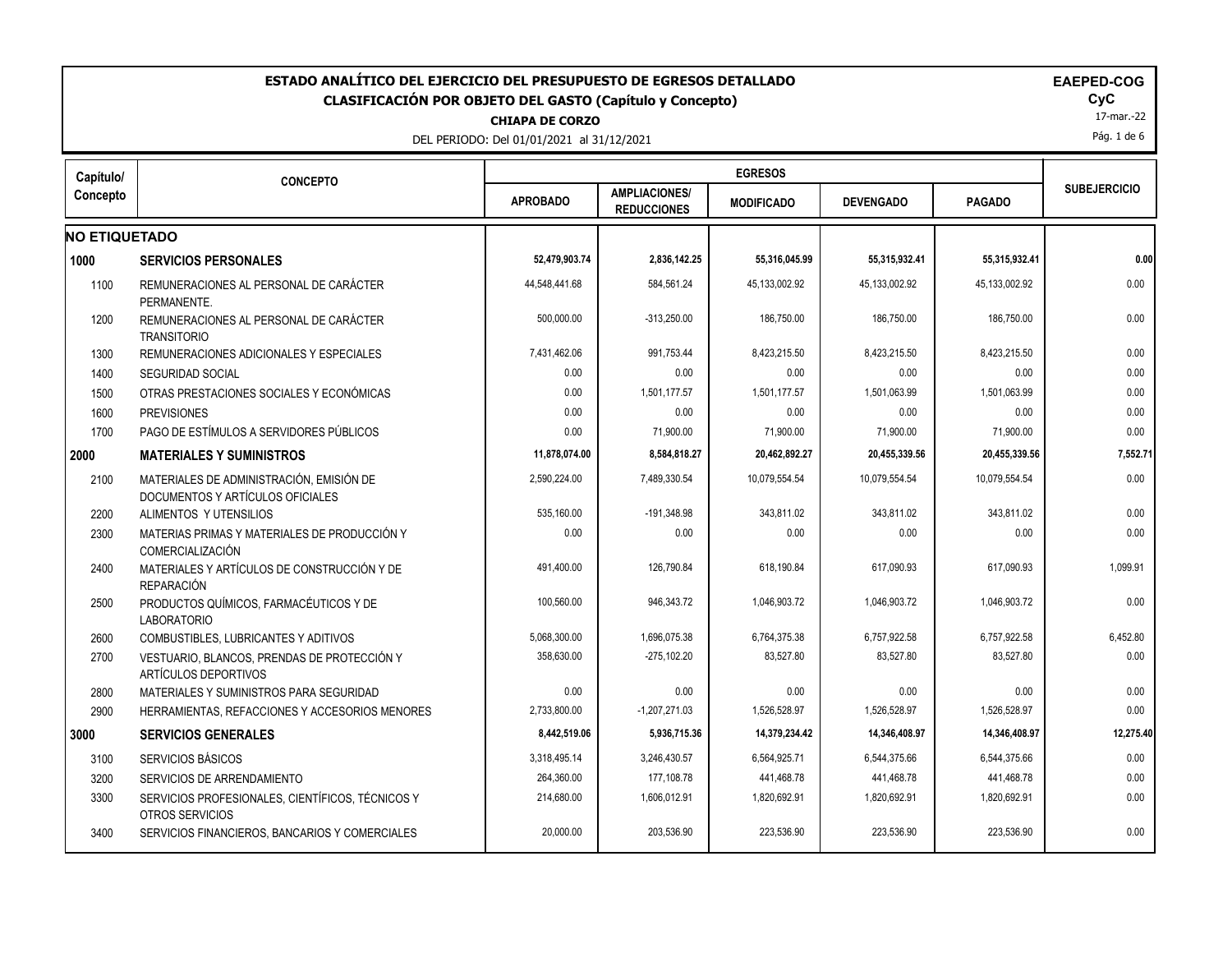# **ESTADO ANALÍTICO DEL EJERCICIO DEL PRESUPUESTO DE EGRESOS DETALLADO EAEPED-COG CLASIFICACIÓN POR OBJETO DEL GASTO (Capítulo y Concepto) CyC**

DEL PERIODO: Del 01/01/2021 al 31/12/2021

|  | <b>CHIAPA DE CORZO</b> |  |  |
|--|------------------------|--|--|
|  |                        |  |  |

17-mar.-22 Pág. 2 de 6

| Capítulo/ | <b>CONCEPTO</b>                                                       |                 |                                            |                   |                  |               |                     |  |
|-----------|-----------------------------------------------------------------------|-----------------|--------------------------------------------|-------------------|------------------|---------------|---------------------|--|
| Concepto  |                                                                       | <b>APROBADO</b> | <b>AMPLIACIONES/</b><br><b>REDUCCIONES</b> | <b>MODIFICADO</b> | <b>DEVENGADO</b> | <b>PAGADO</b> | <b>SUBEJERCICIO</b> |  |
| 3500      | SERVICIOS DE INSTALACIÓN, REPARACIÓN,<br>MANTENIMIENTO Y CONSERVACIÓN | 1,541,880.00    | $-1,040,740.25$                            | 501,139.75        | 501,139.75       | 501,139.75    | 0.00                |  |
| 3600      | SERVICIOS DE COMUNICACIÓN SOCIAL Y PUBLICIDAD                         | 510.720.00      | -454,692.00                                | 56,028.00         | 56.028.00        | 56.028.00     | 0.00                |  |
| 3700      | SERVICIOS DE TRASLADO Y VIÁTICOS                                      | 758,780.00      | $-675,492.12$                              | 83,287.88         | 83,287.88        | 83,287.88     | 0.00                |  |
| 3800      | <b>SERVICIOS OFICIALES</b>                                            | 800.000.00      | 2,212,176.58                               | 3,012,176.58      | 3,012,176.58     | 3,012,176.58  | 0.00                |  |
| 3900      | OTROS SERVICIOS GENERALES                                             | 1,013,603.92    | 662,373.99                                 | 1,675,977.91      | 1,663,702.51     | 1,663,702.51  | 12,275.40           |  |
| 4000      | TRANSFERENCIAS, ASIGNACIONES, SUBSIDIOS Y OTRAS AYI                   | 10,859,906.51   | 9,180,637.84                               | 20,040,544.35     | 15,037,320.70    | 15,037,320.70 | 4,986,228.81        |  |
| 4100      | TRANSFERENCIAS INTERNAS Y ASIGNACIONES AL SECTOR<br>PÚBLICO           | 8,485,974.33    | 0.00                                       | 8,485,974.33      | 8,468,979.49     | 8,468,979.49  | 0.00                |  |
| 4200      | TRANSFERENCIAS AL RESTO DEL SECTOR PÚBLICO                            | 0.00            | 0.00                                       | 0.00              | 0.00             | 0.00          | 0.00                |  |
| 4300      | <b>SUBSIDIOS Y SUBVENCIONES</b>                                       | 200,000.00      | 2,188,000.00                               | 2,388,000.00      | 2,388,000.00     | 2,388,000.00  | 0.00                |  |
| 4400      | AYUDAS SOCIALES                                                       | 2,173,932.18    | 6,992,637.84                               | 9,166,570.02      | 4,180,341.21     | 4,180,341.21  | 4,986,228.81        |  |
| 4500      | PENSIONES Y JUBILACIONES                                              | 0.00            | 0.00                                       | 0.00              | 0.00             | 0.00          | 0.00                |  |
| 4600      | TRANSFERENCIAS A FIDEICOMISOS, MANDATOS Y OTROS<br>ANÁLOGOS           | 0.00            | 0.00                                       | 0.00              | 0.00             | 0.00          | 0.00                |  |
| 4700      | TRANSFERENCIAS A LA SEGURIDAD SOCIAL                                  | 0.00            | 0.00                                       | 0.00              | 0.00             | 0.00          | 0.00                |  |
| 4800      | <b>DONATIVOS</b>                                                      | 0.00            | 0.00                                       | 0.00              | 0.00             | 0.00          | 0.00                |  |
| 4900      | TRANSFERENCIAS AL EXTERIOR                                            | 0.00            | 0.00                                       | 0.00              | 0.00             | 0.00          | 0.00                |  |
| 5000      | <b>BIENES MUEBLES, INMUEBLES E INTANGIBLES</b>                        | 0.00            | 1,198,813.50                               | 1,198,813.50      | 1,198,813.50     | 1,198,813.50  | 0.00                |  |
| 5100      | MOBILIARIO Y EQUIPO DE ADMINISTRACIÓN                                 | 0.00            | 181,752.02                                 | 181,752.02        | 181,752.02       | 181,752.02    | 0.00                |  |
| 5200      | MOBILIARIO Y EQUIPO EDUCACIONAL Y RECREATIVO                          | 0.00            | 0.00                                       | 0.00              | 0.00             | 0.00          | 0.00                |  |
| 5300      | EQUIPO E INSTRUMENTAL MÉDICO Y DE LABORATORIO                         | 0.00            | 0.00                                       | 0.00              | 0.00             | 0.00          | 0.00                |  |
| 5400      | VEHÍCULOS Y EQUIPO DE TRANSPORTE                                      | 0.00            | 0.00                                       | 0.00              | 0.00             | 0.00          | 0.00                |  |
| 5500      | EQUIPO DE DEFENSA Y SEGURIDAD                                         | 0.00            | 0.00                                       | 0.00              | 0.00             | 0.00          | 0.00                |  |
| 5600      | MAQUINARIA, OTROS EQUIPOS Y HERRAMIENTAS                              | 0.00            | 617,061.48                                 | 617,061.48        | 617,061.48       | 617,061.48    | 0.00                |  |
| 5700      | ACTIVOS BIOLÓGICOS                                                    | 0.00            | 0.00                                       | 0.00              | 0.00             | 0.00          | 0.00                |  |
| 5800      | <b>BIENES INMUEBLES</b>                                               | 0.00            | 400,000.00                                 | 400,000.00        | 400,000.00       | 400,000.00    | 0.00                |  |
| 5900      | <b>ACTIVOS INTANGIBLES</b>                                            | 0.00            | 0.00                                       | 0.00              | 0.00             | 0.00          | 0.00                |  |
| 6000      | <b>INVERSIÓN PÚBLICA</b>                                              | 21,576,277.72   | 14,201,083.23                              | 35,777,360.95     | 35,777,360.95    | 35,777,360.95 | 0.00                |  |
| 6100      | OBRA PÚBLICA EN BIENES DE DOMINIO PÚBLICO                             | 21,576,277.72   | 14,095,195.33                              | 35,671,473.05     | 35,671,473.05    | 35,671,473.05 | 0.00                |  |
| 6200      | OBRA PÚBLICA EN BIENES DE DOMINIO PROPIO                              | 0.00            | 105,887.90                                 | 105,887.90        | 105,887.90       | 105,887.90    | 0.00                |  |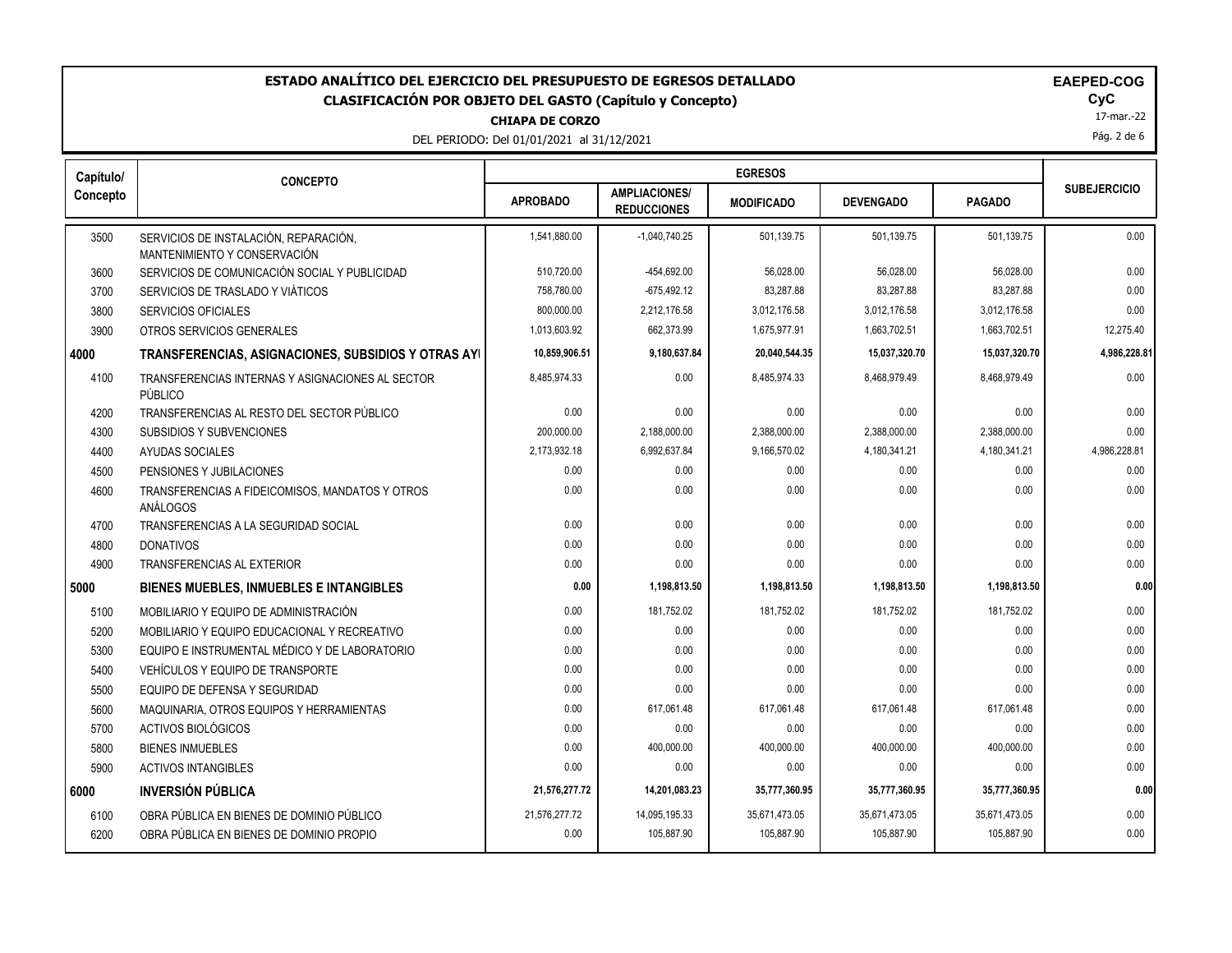# ESTADO ANALÍTICO DEL EJERCICIO DEL PRESUPUESTO DE EGRESOS DETALLADO<br>CLASIFICACIÓN POR OBJETO DEL GASTO (Capítulo y Concepto) **EXACIGADO DE ACASIFICACIÓN POR OBJETO** DEL GASTO (Capítulo y Concepto) **CLASIFICACIÓN POR OBJETO DEL GASTO (Capítulo y Concepto) CyC**

**CHIAPA DE CORZO**

DEL PERIODO: Del 01/01/2021 al 31/12/2021

17-mar.-22

Pág. 3 de 6

| Capítulo/         | <b>CONCEPTO</b>                                                         |                 |                                            |                   |                  |               |                     |
|-------------------|-------------------------------------------------------------------------|-----------------|--------------------------------------------|-------------------|------------------|---------------|---------------------|
| Concepto          |                                                                         | <b>APROBADO</b> | <b>AMPLIACIONES/</b><br><b>REDUCCIONES</b> | <b>MODIFICADO</b> | <b>DEVENGADO</b> | <b>PAGADO</b> | <b>SUBEJERCICIO</b> |
| 6300              | PROYECTOS PRODUCTIVOS Y ACCIONES DE FOMENTO                             | 0.00            | 0.00                                       | 0.00              | 0.00             | 0.00          | 0.00                |
| 7000              | <b>INVERSIONES FINANCIERAS Y OTRAS PROVISIONES</b>                      | 0.00            | 0.00                                       | 0.00              | 0.00             | 0.00          | 0.00                |
| 7100              | INVERSIONES PARA EL FOMENTO DE ACTIVIDADES<br><b>PRODUCTIVAS</b>        | 0.00            | 0.00                                       | 0.00              | 0.00             | 0.00          | 0.00                |
| 7200              | ACCIONES Y PARTICIPACIONES DE CAPITAL                                   | 0.00            | 0.00                                       | 0.00              | 0.00             | 0.00          | 0.00                |
| 7300              | COMPRA DE TÍTULOS Y VALORES                                             | 0.00            | 0.00                                       | 0.00              | 0.00             | 0.00          | 0.00                |
| 7400              | CONCESIÓN DE PRÉSTAMOS                                                  | 0.00            | 0.00                                       | 0.00              | 0.00             | 0.00          | 0.00                |
| 7500              | INVERSIONES EN FIDEICOMISOS, MANDATOS Y OTROS<br>ANÁLOGOS               | 0.00            | 0.00                                       | 0.00              | 0.00             | 0.00          | 0.00                |
| 7600              | OTRAS INVERSIONES FINANCIERAS                                           | 0.00            | 0.00                                       | 0.00              | 0.00             | 0.00          | 0.00                |
| 7900              | PROVISIONES PARA CONTINGENCIAS Y OTRAS<br><b>EROGACIONES ESPECIALES</b> | 0.00            | 0.00                                       | 0.00              | 0.00             | 0.00          | 0.00                |
| 8000              | <b>PARTICIPACIONES Y APORTACIONES</b>                                   | 0.00            | 0.00                                       | 0.00              | 0.00             | 0.00          | 0.00                |
| 8100              | <b>PARTICIPACIONES</b>                                                  | 0.00            | 0.00                                       | 0.00              | 0.00             | 0.00          | 0.00                |
| 8300              | <b>APORTACIONES</b>                                                     | 0.00            | 0.00                                       | 0.00              | 0.00             | 0.00          | 0.00                |
| 8500              | <b>CONVENIOS</b>                                                        | 0.00            | 0.00                                       | 0.00              | 0.00             | 0.00          | 0.00                |
| 9000              | <b>DEUDA PÚBLICA</b>                                                    | 2,644,707.57    | $-2,644,707.57$                            | 0.00              | 0.00             | 0.00          | 0.00                |
| 9100              | AMORTIZACIÓN DE LA DEUDA PÚBLICA                                        | 0.00            | 0.00                                       | 0.00              | 0.00             | 0.00          | 0.00                |
| 9200              | INTERESES DE LA DEUDA PÚBLICA                                           | 0.00            | 0.00                                       | 0.00              | 0.00             | 0.00          | 0.00                |
| 9300              | COMISIONES DE LA DEUDA PÚBLICA                                          | 0.00            | 0.00                                       | 0.00              | 0.00             | 0.00          | 0.00                |
| 9400              | <b>GASTOS DE LA DEUDA PÚBLICA</b>                                       | 0.00            | 0.00                                       | 0.00              | 0.00             | 0.00          | 0.00                |
| 9500              | <b>COSTO POR COBERTURAS</b>                                             | 0.00            | 0.00                                       | 0.00              | 0.00             | 0.00          | 0.00                |
| 9600              | APOYOS FINANCIEROS                                                      | 0.00            | 0.00                                       | 0.00              | 0.00             | 0.00          | 0.00                |
| 9900              | ADEUDOS DE EJERCICIOS FISCALES ANTERIORES<br>(ADEFAS)                   | 2,644,707.57    | $-2,644,707.57$                            | 0.00              | 0.00             | 0.00          | 0.00                |
| <b>ETIQUETADO</b> |                                                                         |                 |                                            |                   |                  |               |                     |
| 1000              | <b>SERVICIOS PERSONALES</b>                                             | 0.00            | 43,156,895.60                              | 43,156,895.60     | 43,156,895.60    | 43,156,895.60 | 0.00                |
| 1100              | REMUNERACIONES AL PERSONAL DE CARÁCTER<br>PERMANENTE.                   | 0.00            | 40,347,016.24                              | 40,347,016.24     | 40,347,016.24    | 40,347,016.24 | 0.00                |
|                   |                                                                         |                 |                                            |                   |                  |               |                     |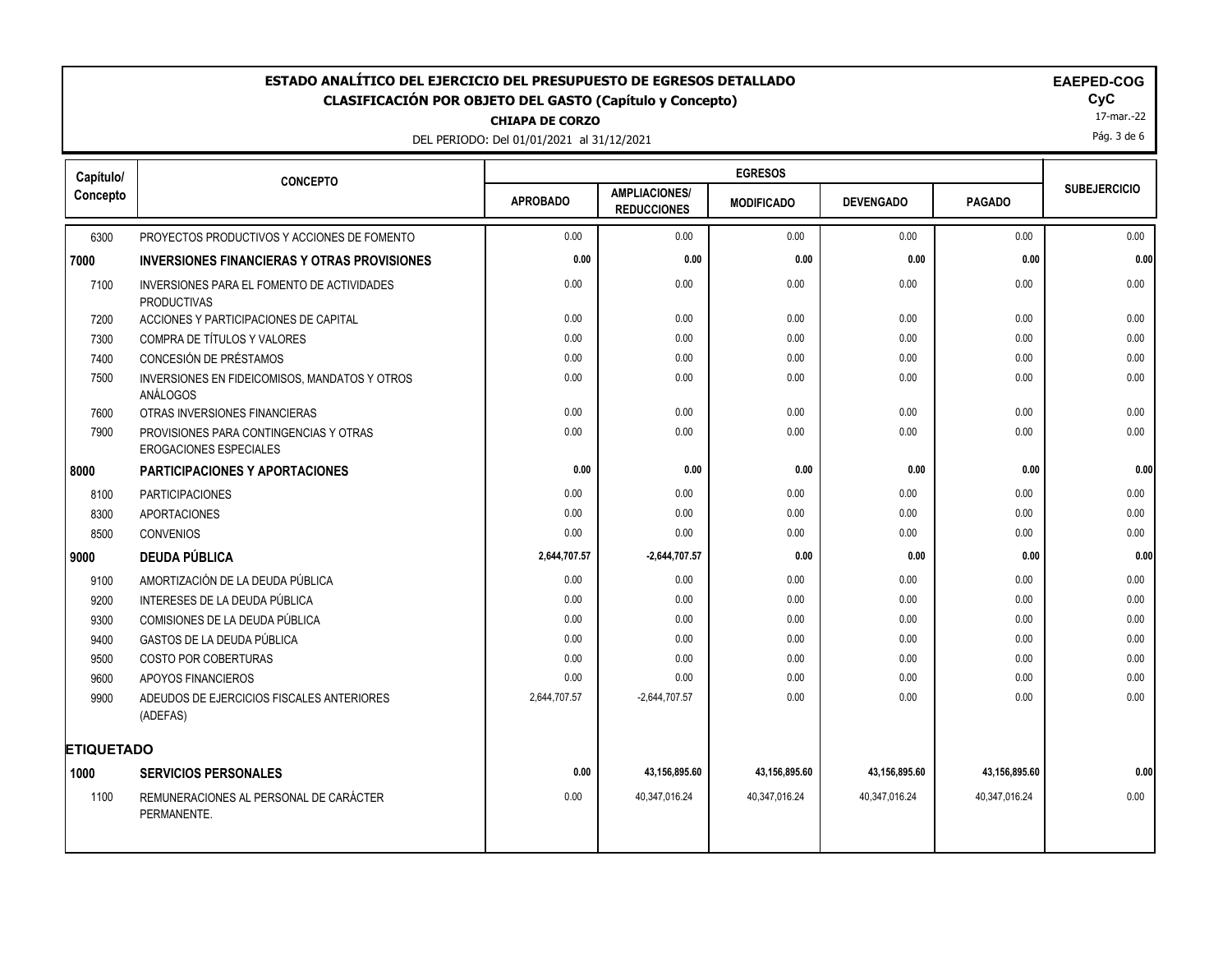# ESTADO ANALÍTICO DEL EJERCICIO DEL PRESUPUESTO DE EGRESOS DETALLADO<br>CLASIFICACIÓN POR OBJETO DEL GASTO (Capítulo y Concepto) **ELAGO**COGO EL GOGO COGO EL GOGO EL GOGO EL GOGO EL GOGO **CLASIFICACIÓN POR OBJETO DEL GASTO (Capítulo y Concepto) CyC**

**CHIAPA DE CORZO**

DEL PERIODO: Del 01/01/2021 al 31/12/2021

|  |  | <b>AEPED-COG</b> |  |  |  |
|--|--|------------------|--|--|--|
|--|--|------------------|--|--|--|

17-mar.-22

Pág. 4 de 6

| Capítulo/ | <b>CONCEPTO</b>                                                              |                 |                                            |                   |                  |               |                     |  |
|-----------|------------------------------------------------------------------------------|-----------------|--------------------------------------------|-------------------|------------------|---------------|---------------------|--|
| Concepto  |                                                                              | <b>APROBADO</b> | <b>AMPLIACIONES/</b><br><b>REDUCCIONES</b> | <b>MODIFICADO</b> | <b>DEVENGADO</b> | <b>PAGADO</b> | <b>SUBEJERCICIO</b> |  |
| 1200      | REMUNERACIONES AL PERSONAL DE CARÁCTER<br><b>TRANSITORIO</b>                 | 0.00            | 2,636,104.65                               | 2,636,104.65      | 2,636,104.65     | 2,636,104.65  | 0.00                |  |
| 1300      | REMUNERACIONES ADICIONALES Y ESPECIALES                                      | 0.00            | 0.00                                       | 0.00              | 0.00             | 0.00          | 0.00                |  |
| 1400      | <b>SEGURIDAD SOCIAL</b>                                                      | 0.00            | 173,774.71                                 | 173,774.71        | 173,774.71       | 173,774.71    | 0.00                |  |
| 1500      | OTRAS PRESTACIONES SOCIALES Y ECONÓMICAS                                     | 0.00            | 0.00                                       | 0.00              | 0.00             | 0.00          | 0.00                |  |
| 1600      | <b>PREVISIONES</b>                                                           | 0.00            | 0.00                                       | 0.00              | 0.00             | 0.00          | 0.00                |  |
| 1700      | PAGO DE ESTÍMULOS A SERVIDORES PÚBLICOS                                      | 0.00            | 0.00                                       | 0.00              | 0.00             | 0.00          | 0.00                |  |
| 2000      | <b>MATERIALES Y SUMINISTROS</b>                                              | 0.00            | 6,769,429.23                               | 6,769,429.23      | 6,769,429.23     | 6,769,429.23  | 530.70              |  |
| 2100      | MATERIALES DE ADMINISTRACIÓN, EMISIÓN DE<br>DOCUMENTOS Y ARTÍCULOS OFICIALES | 0.00            | 0.00                                       | 0.00              | 0.00             | 0.00          | 0.00                |  |
| 2200      | ALIMENTOS Y UTENSILIOS                                                       | 0.00            | 0.00                                       | 0.00              | 0.00             | 0.00          | 0.00                |  |
| 2300      | MATERIAS PRIMAS Y MATERIALES DE PRODUCCIÓN Y<br><b>COMERCIALIZACIÓN</b>      | 0.00            | 0.00                                       | 0.00              | 0.00             | 0.00          | 0.00                |  |
| 2400      | MATERIALES Y ARTÍCULOS DE CONSTRUCCIÓN Y DE<br><b>REPARACIÓN</b>             | 0.00            | 0.00                                       | 0.00              | 0.00             | 0.00          | 0.00                |  |
| 2500      | PRODUCTOS QUÍMICOS, FARMACÉUTICOS Y DE<br><b>LABORATORIO</b>                 | 0.00            | 1,955,342.02                               | 1,955,342.02      | 1,955,342.02     | 1,955,342.02  | 530.70              |  |
| 2600      | COMBUSTIBLES, LUBRICANTES Y ADITIVOS                                         | 0.00            | 4,564,411.08                               | 4,564,411.08      | 4,564,411.08     | 4,564,411.08  | 0.00                |  |
| 2700      | VESTUARIO, BLANCOS, PRENDAS DE PROTECCIÓN Y<br>ARTÍCULOS DEPORTIVOS          | 0.00            | 216,205.63                                 | 216,205.63        | 216,205.63       | 216,205.63    | 0.00                |  |
| 2800      | MATERIALES Y SUMINISTROS PARA SEGURIDAD                                      | 0.00            | 4,118.12                                   | 4,118.12          | 4,118.12         | 4,118.12      | 0.00                |  |
| 2900      | HERRAMIENTAS, REFACCIONES Y ACCESORIOS MENORES                               | 0.00            | 29,352.38                                  | 29,352.38         | 29,352.38        | 29.352.38     | 0.00                |  |
| 3000      | <b>SERVICIOS GENERALES</b>                                                   | 0.00            | 20,039,746.99                              | 20,039,746.99     | 19,818,746.99    | 19,818,746.99 | 0.00                |  |
| 3100      | SERVICIOS BÁSICOS                                                            | 0.00            | 2,674,514.00                               | 2,674,514.00      | 2,674,514.00     | 2,674,514.00  | 0.00                |  |
| 3200      | SERVICIOS DE ARRENDAMIENTO                                                   | 0.00            | 4,786,034.36                               | 4,786,034.36      | 4,786,034.36     | 4,786,034.36  | 0.00                |  |
| 3300      | SERVICIOS PROFESIONALES, CIENTÍFICOS, TÉCNICOS Y<br>OTROS SERVICIOS          | 0.00            | 6,070,384.70                               | 6.070.384.70      | 6,070,384.70     | 6,070,384.70  | 0.00                |  |
| 3400      | SERVICIOS FINANCIEROS, BANCARIOS Y COMERCIALES                               | 0.00            | 0.00                                       | 0.00              | 0.00             | 0.00          | 0.00                |  |
| 3500      | SERVICIOS DE INSTALACIÓN, REPARACIÓN,<br>MANTENIMIENTO Y CONSERVACIÓN        | 0.00            | 2,270,629.77                               | 2,270,629.77      | 2,270,629.77     | 2,270,629.77  | 0.00                |  |
| 3600      | SERVICIOS DE COMUNICACIÓN SOCIAL Y PUBLICIDAD                                | 0.00            | 0.00                                       | 0.00              | 0.00             | 0.00          | 0.00                |  |
| 3700      | SERVICIOS DE TRASLADO Y VIÁTICOS                                             | 0.00            | 0.00                                       | 0.00              | 0.00             | 0.00          | 0.00                |  |
| 3800      | SERVICIOS OFICIALES                                                          | 0.00            | 451,000.00                                 | 451,000.00        | 230,000.00       | 230,000.00    | 0.00                |  |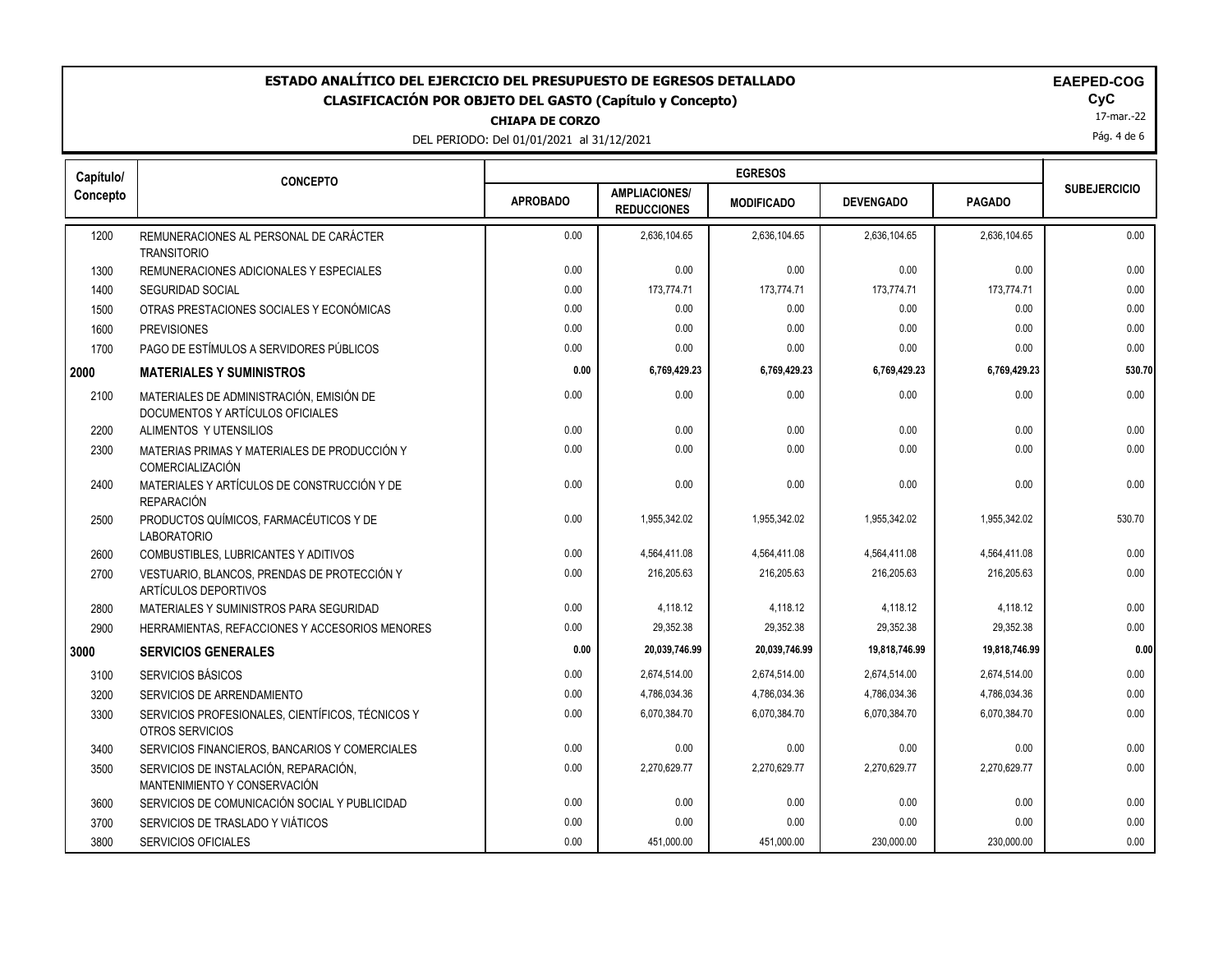# **ESTADO ANALÍTICO DEL EJERCICIO DEL PRESUPUESTO DE EGRESOS DETALLADO EAEPED-COG CLASIFICACIÓN POR OBJETO DEL GASTO (Capítulo y Concepto) CyC**

**CHIAPA DE CORZO**

DEL PERIODO: Del 01/01/2021 al 31/12/2021

|  |  | EAEPED-CO |  |
|--|--|-----------|--|
|--|--|-----------|--|

17-mar.-22

Pág. 5 de 6

| Capítulo/ | <b>CONCEPTO</b>                                                  |                 |                                            |                   |                  |                |                     |  |
|-----------|------------------------------------------------------------------|-----------------|--------------------------------------------|-------------------|------------------|----------------|---------------------|--|
| Concepto  |                                                                  | <b>APROBADO</b> | <b>AMPLIACIONES/</b><br><b>REDUCCIONES</b> | <b>MODIFICADO</b> | <b>DEVENGADO</b> | <b>PAGADO</b>  | <b>SUBEJERCICIO</b> |  |
| 3900      | OTROS SERVICIOS GENERALES                                        | 0.00            | 3,787,184.16                               | 3,787,184.16      | 3,787,184.16     | 3,787,184.16   | 0.00                |  |
| 4000      | TRANSFERENCIAS, ASIGNACIONES, SUBSIDIOS Y OTRAS AYI              | 0.00            | 6,040,644.44                               | 6,040,644.44      | 6,040,644.44     | 6,040,644.44   | 0.00                |  |
| 4100      | TRANSFERENCIAS INTERNAS Y ASIGNACIONES AL SECTOR<br>PÚBLICO      | 0.00            | 0.00                                       | 0.00              | 0.00             | 0.00           | 0.00                |  |
| 4200      | TRANSFERENCIAS AL RESTO DEL SECTOR PÚBLICO                       | 0.00            | 0.00                                       | 0.00              | 0.00             | 0.00           | 0.00                |  |
| 4300      | <b>SUBSIDIOS Y SUBVENCIONES</b>                                  | 0.00            | 0.00                                       | 0.00              | 0.00             | 0.00           | 0.00                |  |
| 4400      | AYUDAS SOCIALES                                                  | 0.00            | 6,040,644.44                               | 6,040,644.44      | 6,040,644.44     | 6,040,644.44   | 0.00                |  |
| 4500      | PENSIONES Y JUBILACIONES                                         | 0.00            | 0.00                                       | 0.00              | 0.00             | 0.00           | 0.00                |  |
| 4600      | TRANSFERENCIAS A FIDEICOMISOS, MANDATOS Y OTROS<br>ANÁLOGOS      | 0.00            | 0.00                                       | 0.00              | 0.00             | 0.00           | 0.00                |  |
| 4700      | TRANSFERENCIAS A LA SEGURIDAD SOCIAL                             | 0.00            | 0.00                                       | 0.00              | 0.00             | 0.00           | 0.00                |  |
| 4800      | <b>DONATIVOS</b>                                                 | 0.00            | 0.00                                       | 0.00              | 0.00             | 0.00           | 0.00                |  |
| 4900      | TRANSFERENCIAS AL EXTERIOR                                       | 0.00            | 0.00                                       | 0.00              | 0.00             | 0.00           | 0.00                |  |
| 5000      | <b>BIENES MUEBLES, INMUEBLES E INTANGIBLES</b>                   | 0.00            | 933,667.96                                 | 933,667.96        | 933,667.96       | 933,667.96     | 0.00                |  |
| 5100      | MOBILIARIO Y EQUIPO DE ADMINISTRACIÓN                            | 0.00            | 250,000.00                                 | 250,000.00        | 250,000.00       | 250,000.00     | 0.00                |  |
| 5200      | MOBILIARIO Y EQUIPO EDUCACIONAL Y RECREATIVO                     | 0.00            | 0.00                                       | 0.00              | 0.00             | 0.00           | 0.00                |  |
| 5300      | EQUIPO E INSTRUMENTAL MÉDICO Y DE LABORATORIO                    | 0.00            | 0.00                                       | 0.00              | 0.00             | 0.00           | 0.00                |  |
| 5400      | VEHÍCULOS Y EQUIPO DE TRANSPORTE                                 | 0.00            | 0.00                                       | 0.00              | 0.00             | 0.00           | 0.00                |  |
| 5500      | EQUIPO DE DEFENSA Y SEGURIDAD                                    | 0.00            | 0.00                                       | 0.00              | 0.00             | 0.00           | 0.00                |  |
| 5600      | MAQUINARIA, OTROS EQUIPOS Y HERRAMIENTAS                         | 0.00            | 133,667.96                                 | 133,667.96        | 133,667.96       | 133,667.96     | 0.00                |  |
| 5700      | ACTIVOS BIOLÓGICOS                                               | 0.00            | 0.00                                       | 0.00              | 0.00             | 0.00           | 0.00                |  |
| 5800      | <b>BIENES INMUEBLES</b>                                          | 0.00            | 0.00                                       | 0.00              | 0.00             | 0.00           | 0.00                |  |
| 5900      | <b>ACTIVOS INTANGIBLES</b>                                       | 0.00            | 550,000.00                                 | 550,000.00        | 550,000.00       | 550,000.00     | 0.00                |  |
| 6000      | <b>INVERSIÓN PÚBLICA</b>                                         | 0.00            | 158,365,245.44                             | 158,365,245.44    | 125,981,329.39   | 125,981,329.39 | 0.00                |  |
| 6100      | OBRA PÚBLICA EN BIENES DE DOMINIO PÚBLICO                        | 0.00            | 158,365,245.44                             | 158,365,245.44    | 125,981,329.39   | 125,981,329.39 | 0.00                |  |
| 6200      | OBRA PÚBLICA EN BIENES DE DOMINIO PROPIO                         | 0.00            | 0.00                                       | 0.00              | 0.00             | 0.00           | 0.00                |  |
| 6300      | PROYECTOS PRODUCTIVOS Y ACCIONES DE FOMENTO                      | 0.00            | 0.00                                       | 0.00              | 0.00             | 0.00           | 0.00                |  |
| 7000      | <b>INVERSIONES FINANCIERAS Y OTRAS PROVISIONES</b>               | 0.00            | 0.00                                       | 0.00              | 0.00             | 0.00           | 0.00                |  |
| 7100      | INVERSIONES PARA EL FOMENTO DE ACTIVIDADES<br><b>PRODUCTIVAS</b> | 0.00            | 0.00                                       | 0.00              | 0.00             | 0.00           | 0.00                |  |
| 7200      | ACCIONES Y PARTICIPACIONES DE CAPITAL                            | 0.00            | 0.00                                       | 0.00              | 0.00             | 0.00           | 0.00                |  |